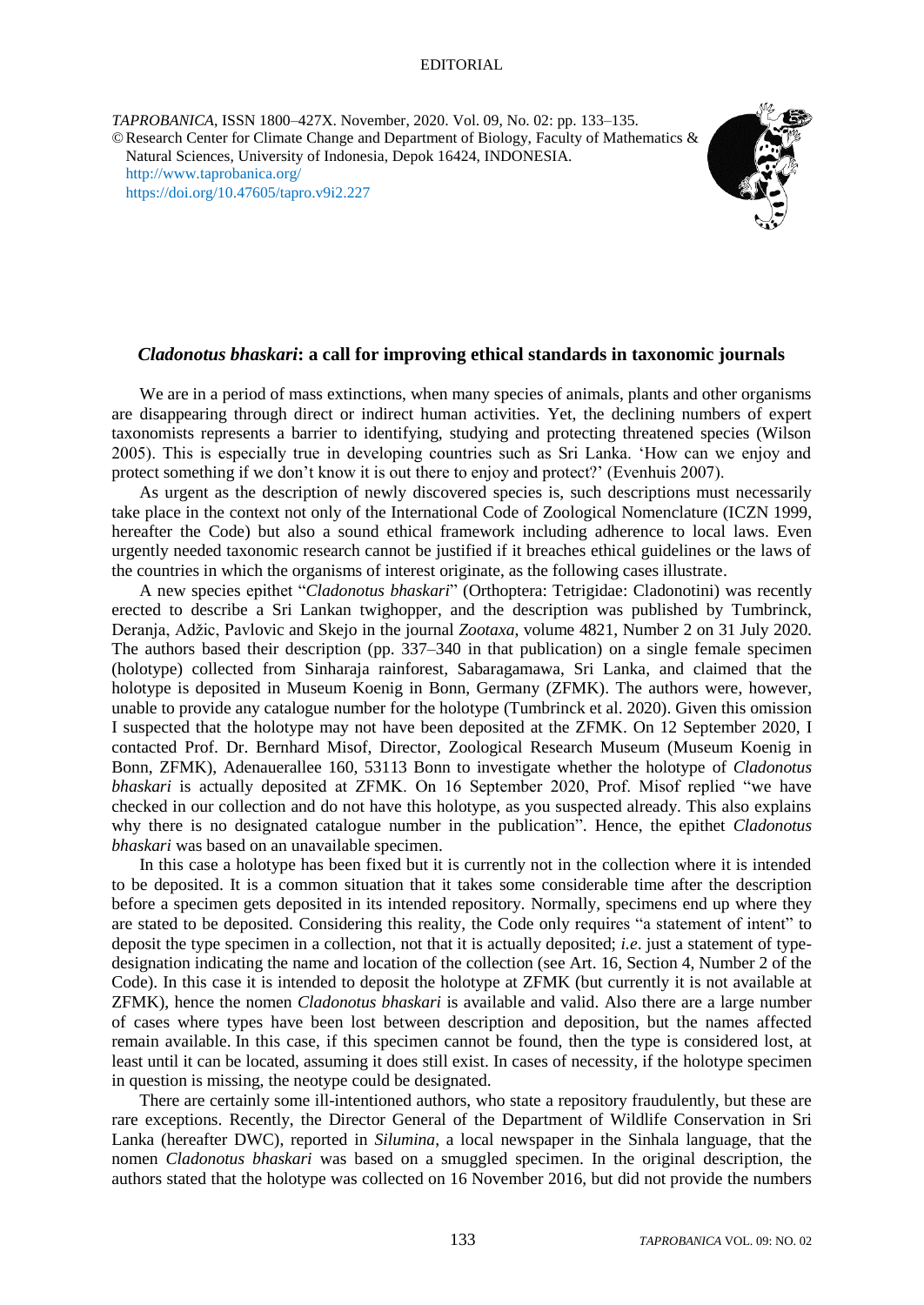#### AMARASINGHE 2020

of any permits to collect the specimen (holotype) from Sinharaja rainforest, Sri Lanka, which is a Protected Forest Reserve and also a UNESCO World Heritage site. The original description also implies that the authors received the specimen directly from the collector (see the Acknowledgement in Tumbrinck *et al*. 2020), but they failed to provide any collecting and international transporting permits in the acknowledgements, which is necessary for specimens that have been intended to be deposited at any institute.

On the other hand, even though the authors were unable to provide any legal permit in their publication, following the principle of international human rights the authors are "innocent until proven guilty". Therefore, the DWC must prove that the collection of the holotype was not permitted and that it was smuggled out of Sri Lanka. While researchers must strive to work with legally collected material, it is not always possible to trace the paper trail. Therefore, the authors are innocent until proven guilty. Neither DWC nor DWC affiliated legal advisors in the National Research Committee responded to my official request (since 01 September 2020) for information on the state of the permit for the holotype of *Cladonotus bhaskari*. If the DWC is unable to prove the claimed illegal status of the holotype, the local newspaper reports have to be considered as a serious attempt to defame reputable researchers, in this case Tumbrinck *et al*. 2020 *vs*. DWC.

There have been several recent cases of new species having been described from freshly collected specimens that were suspected of being either collected or exported illegally due to the noninvolvement of local researchers and the non-declaration of collecting and transporting permits; among them new spiders (*Pholcus* sp., *Wanniyala* sp.), damselflies (*Ceylonosticta* sp.), and even mites (*Cosmolaelaps* sp., *Piona* sp., *Neumania* sp., *Krendowskia* sp., *Mideopsis* sp.). See Bedjanič *et al.* (2016), Dong *et al*. (2016), Joharchi *et al*. (2020), Li & Yin (2020), Xin *et al*. (2020), and Zawal *et al*. (2020).

Why does all this matter? Because the hype surrounding the 1992 Convention on Biological Diversity instilled in many biodiversity-rich developing countries the illusion that biodiversity is a monetisable economic resource (Pethiyagoda 2004, Pethiyagoda *et al.* 2007). The 2014 Nagoya Protocol strengthened this illusion still further. In response, many biodiversity-rich nations introduced draconian legislation to protect their biodiversity, critically, including protection from scientific investigation by their own nationals (Prathapan *et al.* 2018). As a result, an iron curtain has descended between biodiversity researchers on the one hand and the resources they seek to conserve, on the other. Now, even as local researchers are hamstrung, a new breed of ‗scientific collectors' from the developed world is making the rounds of poor countries, disguised as tourists, illegally collecting and smuggling specimens. This brings science into disrepute. The consequence is that all scientists especially the local ones who do most of the heavy lifting—are treated with increased suspicion by conservation regulators, stifling urgently-needed biodiversity research still further.

How can the scientific community do better? Most of these new species descriptions were published in professional journals such as *Zootaxa*, which have a duty of care to ensure that they only publish work that meets the ethical and legal obligations of their field. Clearly, journal editors and reviewers cannot be compelled to police scientific misconduct. One possibility, however, is to require submitting authors to make a statement that to the best of their knowledge, type material designated by them that originates from a third country has been legally collected and exported. Many journals require statements of this kind regarding the ethical treatment of animals and conflicts of interest. However, when it comes to pirated specimens, the community of zoological taxonomists has been largely silent. This needs to change. A small number of delinquent 'scientific collectors' and taxonomists must not be allowed to bring the entire scientific community into disrepute, placing yet another obstacle in the path of documenting Earth's dwindling biodiversity.

However, once they are validly published *sensu* the Code, retractions have no effect on the availability of names. Therefore, I do not argue for journals to retract the publications, in this case the publication in *Zootaxa*, because retractions only cause confusion, and the names still remain available. As there is no requirement in the Code for verification of the physical placement of the type specimen, it does not matter if the material used was either authorised or smuggled (even currently invisible in this case). Therefore, it is also the responsibility of the institutions where deposits are made not to accept any smuggled specimens. Regarding the physical deposition of the holotype of *Cladonotus bhaskari*, if the specimen does turn up in Germany, it is advisable that it be transferred to one of the Sri Lankan museums for permanent safe keeping. Otherwise, it clearly violates the rules